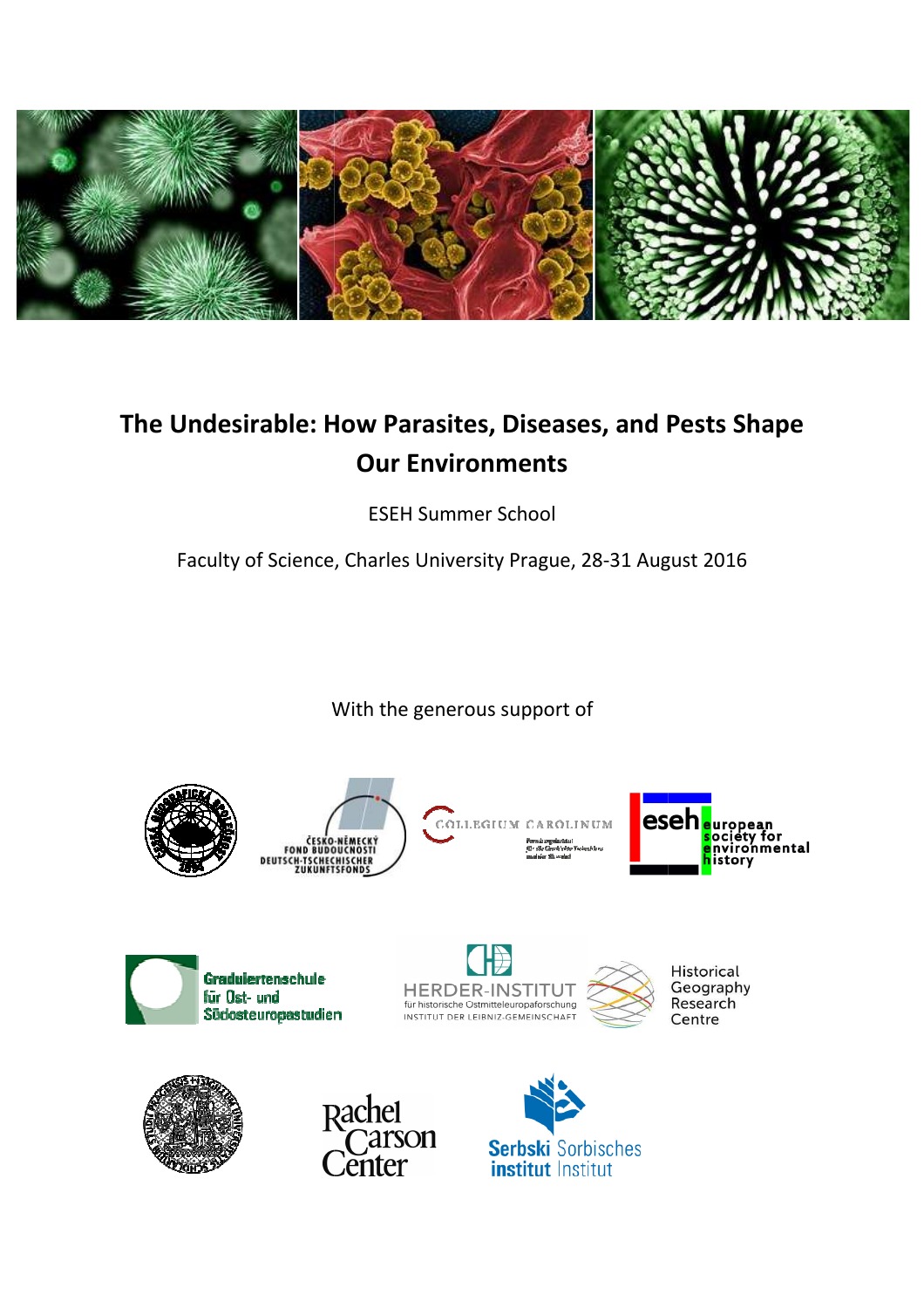### **Sunday 28 August**

| 9:00            | Registration                                                                                                                                                                                                                                                                                               |
|-----------------|------------------------------------------------------------------------------------------------------------------------------------------------------------------------------------------------------------------------------------------------------------------------------------------------------------|
| 10:00           | <b>Welcome and Introductions</b>                                                                                                                                                                                                                                                                           |
| 11:00           | <b>Opening lecture</b><br>Soňa Štrbáňová: "Prague as an Open-Air Museum of Science"                                                                                                                                                                                                                        |
| $12:30 - 14:00$ | Lunch                                                                                                                                                                                                                                                                                                      |
| 14:00           | <b>Panel 1: Urban Spaces and Pests</b><br><b>Impulse statement</b><br>Dolly Jørgensen: "Knowing and Not Knowing: How Ideas of Risk Affect<br>Responses to Disease and Pests"                                                                                                                               |
| $15:00 - 17:00$ | Gabriela Jarzębowska: "Ethics of Urban Pest Management - The Case<br>of Rats"<br>Jeannine-Madeleine Fischer: "Pests and Urban Nature - Ideals of the<br>Good City in Auckland, New Zealand"<br>Lindsay Garcia: "The Art of the American Cockroach: Catherine<br>Chalmers and Affective Bodily Performance" |
| 19:00           | <b>Dinner</b>                                                                                                                                                                                                                                                                                              |

#### **Monday, 29 August**

**9:00 Panel 2: Disease in Urban and Rural Spaces Impulse statements**  *Heidi Hein-Kircher:* "Epidemics as a Social Security Problem in Urban Societies around 1900: Answers of Urban Planning and Urban Services for the Public in Lviv" *Anna Mazanik:* "Meat, Disease and Human-Animal Relations in Late

Imperial Russia"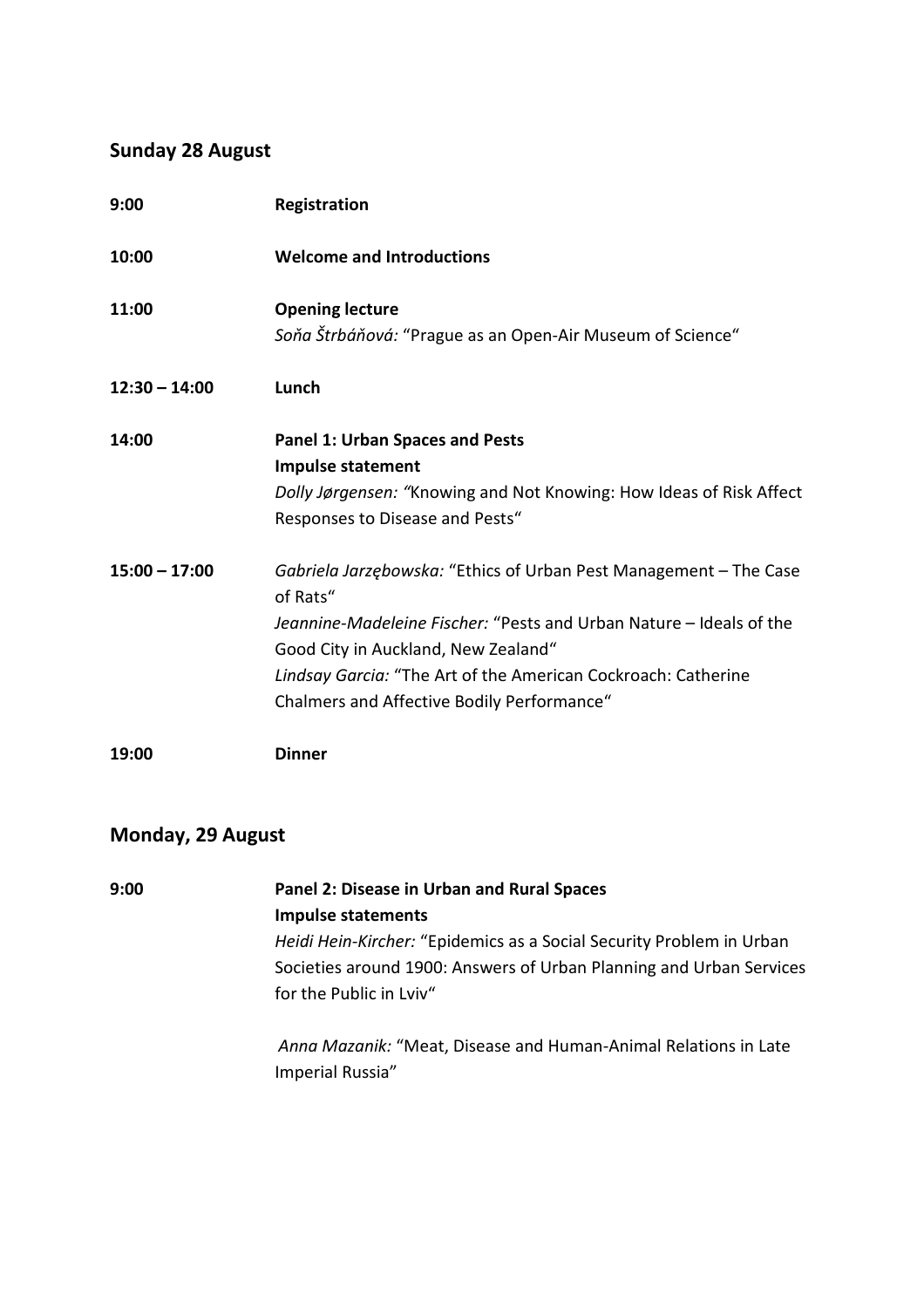| $10:30 - 12:00$ | Luisa Pichler-Baumgartner: "Cholera (Fear) and Typhoid Fever: The<br>Role of Epidemics in the Establishment of Urban Water Infrastructures<br>in the City of Linz/Donau"<br>Laura Lockau: "The Antiquity and Origins of Venereal Syphilis: A Social<br>History"       |
|-----------------|-----------------------------------------------------------------------------------------------------------------------------------------------------------------------------------------------------------------------------------------------------------------------|
| $12:00 - 13:30$ | Lunch                                                                                                                                                                                                                                                                 |
| 13:30           | <b>Panel 3: Diseases and Culture</b><br>Impulse statement<br>Liza Piper: "Morality, Culture, and Places of Ill-Health: Insights from the<br>Canadian North"                                                                                                           |
| $14:30 - 16:00$ | Robert Stark: "Dump the Mumps: Engaging Gender and Disease in the<br>2007-2008 Post-Secondary Mumps Vaccination Campaign in Alberta,<br>Canada"<br>Kandace Bogaert: "Treating the "Undesirable": Venereal Patients in<br>the Canadian Expeditionary Force, 1914-1918" |
| 19:30           | <b>Evening lecture at the Goethe-Institut</b><br>Duncan Mclean: "The Politics Behind the Ebola Crisis"                                                                                                                                                                |

## **Tuesday, 30 August**

| 9:30            | <b>Panel 4: Pests and Agriculture</b><br><b>Impulse statement</b>                                                                                                               |
|-----------------|---------------------------------------------------------------------------------------------------------------------------------------------------------------------------------|
|                 | Paul Sutter: "Tropical Disease and Environmental Causation: The Cases<br>of Malaria and Yellow Fever"                                                                           |
| $10:30 - 12:00$ | Lawrence Kessler: "Plantations, Pests, and Parasites: Sugarcane<br>Planting and Environmental Control in Hawai'i, 1890–1930"<br>Harald Lehrner: "The San José Scale in Austria" |
| $12:00 - 13:30$ | Lunch                                                                                                                                                                           |
| $13:30 - 15:30$ | Tour of the University Hospital (Karel Černý)                                                                                                                                   |